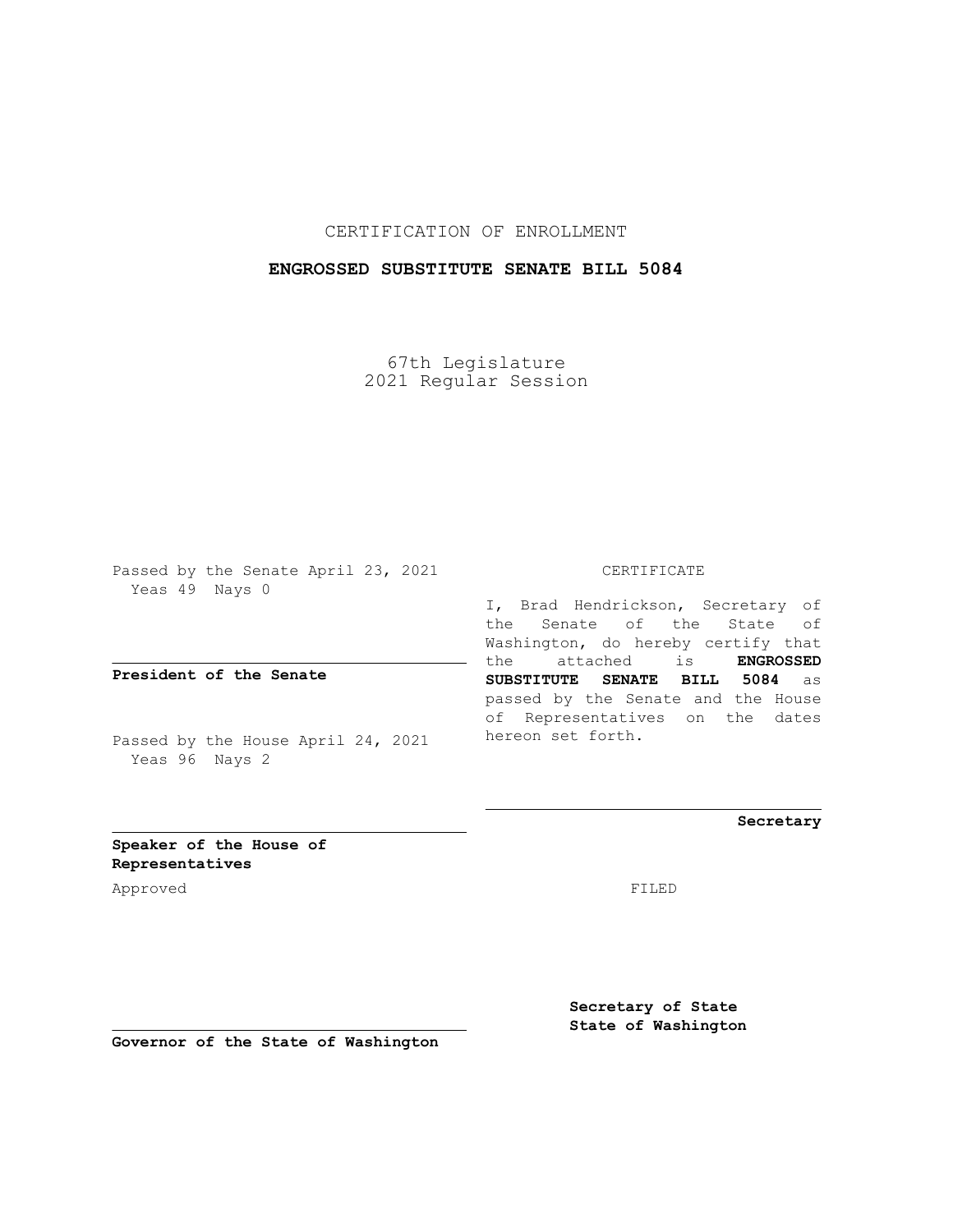## **ENGROSSED SUBSTITUTE SENATE BILL 5084**

Passed Legislature - 2021 Regular Session

**State of Washington 67th Legislature 2021 Regular Session**

**By** Senate Ways & Means (originally sponsored by Senators Frockt, Mullet, and Wilson, C.; by request of Office of Financial Management)

READ FIRST TIME 03/29/21.

 AN ACT Relating to state general obligation bonds and related accounts; adding a new chapter to Title 43 RCW; and declaring an 3 emergency.

BE IT ENACTED BY THE LEGISLATURE OF THE STATE OF WASHINGTON:

 NEW SECTION. **Sec. 1.** For the purpose of providing funds to finance the projects described and authorized by the legislature in the omnibus capital and operating appropriations acts for the 2019-2021 and 2021-2023 fiscal biennia, and all costs incidental thereto, the state finance committee is authorized to issue general obligation bonds of the state of Washington in the sum of \$3,971,290,793, or as much thereof as may be required, to finance these projects and all costs incidental thereto. Bonds authorized in this section may be sold at such price as the state finance committee shall determine. No bonds authorized in this section may be offered for sale without prior legislative appropriation of the net proceeds of the sale of the bonds.

 NEW SECTION. **Sec. 2.** (1) The proceeds from the sale of bonds authorized in section 1 of this act shall be deposited in the state building construction account created by RCW 43.83.020. The proceeds shall be transferred as follows: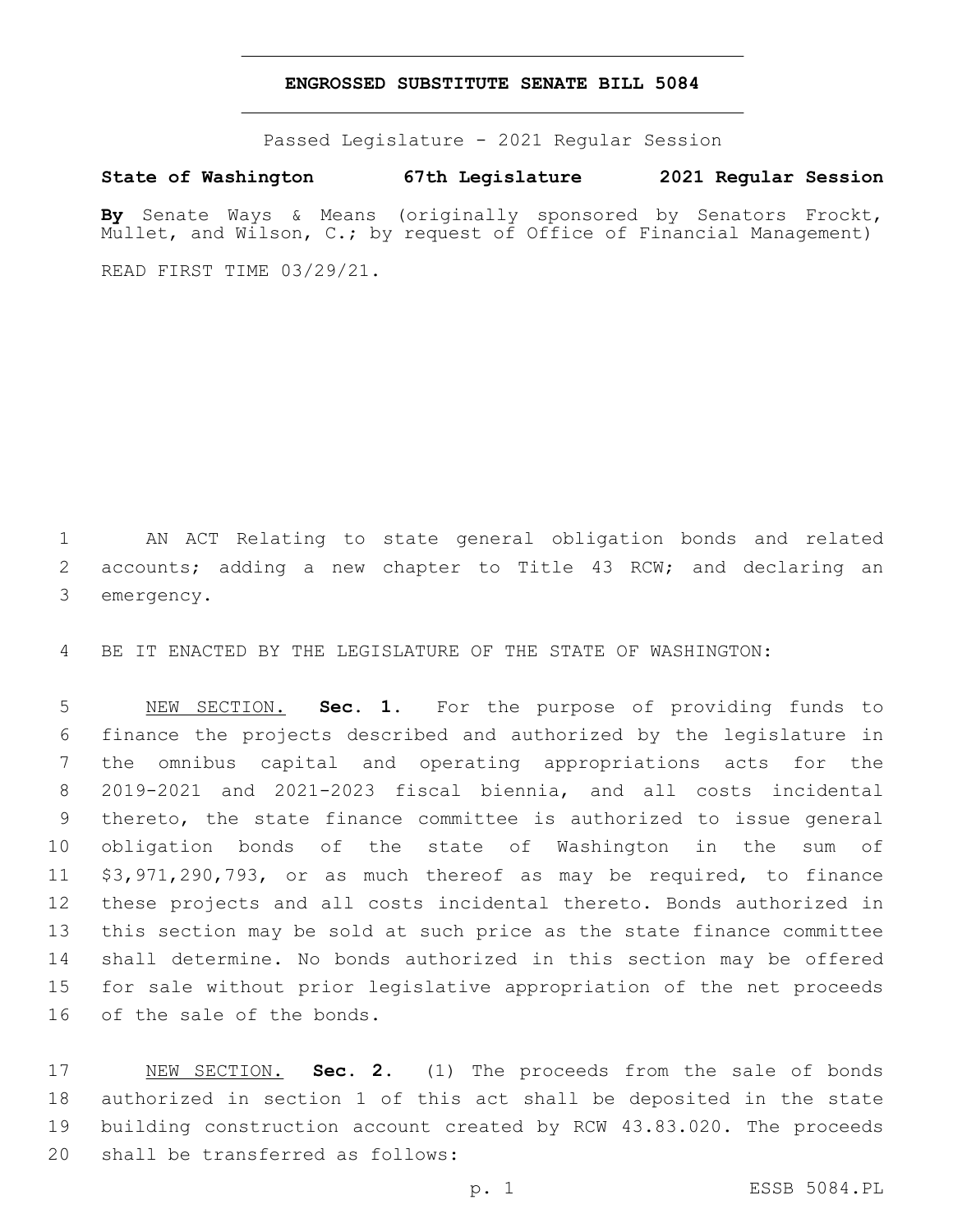(a) \$3,800,722,793 to remain in the state building construction 2 account created by RCW 43.83.020;

 (b) \$170,568,000 to the state taxable building construction account. All receipts from taxable bonds issued are to be deposited into the account. If the state finance committee deems it necessary or advantageous to issue more than the amount specified in this subsection (1)(b) as taxable bonds in order to comply with federal internal revenue service rules and regulations pertaining to the use of nontaxable bond proceeds or in order to reduce the total financing costs for bonds issued, the proceeds of such additional taxable bonds shall be transferred to the state taxable building construction account in lieu of any transfer otherwise provided by this section. If the state finance committee determines that a portion of the amount specified in this subsection (1)(b) as taxable bonds may be issued as nontaxable bonds in compliance with federal internal revenue service rules and regulations pertaining to the use of nontaxable bond proceeds, then such bond proceeds shall be transferred to the state building construction account in lieu of the transfer to the state taxable building construction account otherwise provided by this subsection (1)(b). The state treasurer shall submit written notice to the director of financial management if it is determined that any such additional transfer to the state taxable building construction account is necessary or that a transfer from the state taxable building construction account to the state building construction account may be made. Moneys in the account may be spent 26 only after appropriation.

 (2)(a) The state treasurer shall transfer bond proceeds deposited in the state building construction account into the outdoor recreation account created by RCW 79A.25.060, the habitat conservation account created by RCW 79A.15.020, the farm and forest account created by RCW 79A.15.130, and the Ruth Lecocq Kagi early learning facilities development account created by RCW 43.31.569, at various times and in various amounts necessary to support authorized 34 expenditures from those accounts.

 (b) The state treasurer shall transfer bond proceeds deposited in the state taxable building construction account into the Ruth Lecocq Kagi early learning facilities revolving account created by RCW 43.31.569 at various times and in various amounts necessary to support authorized expenditures from that account.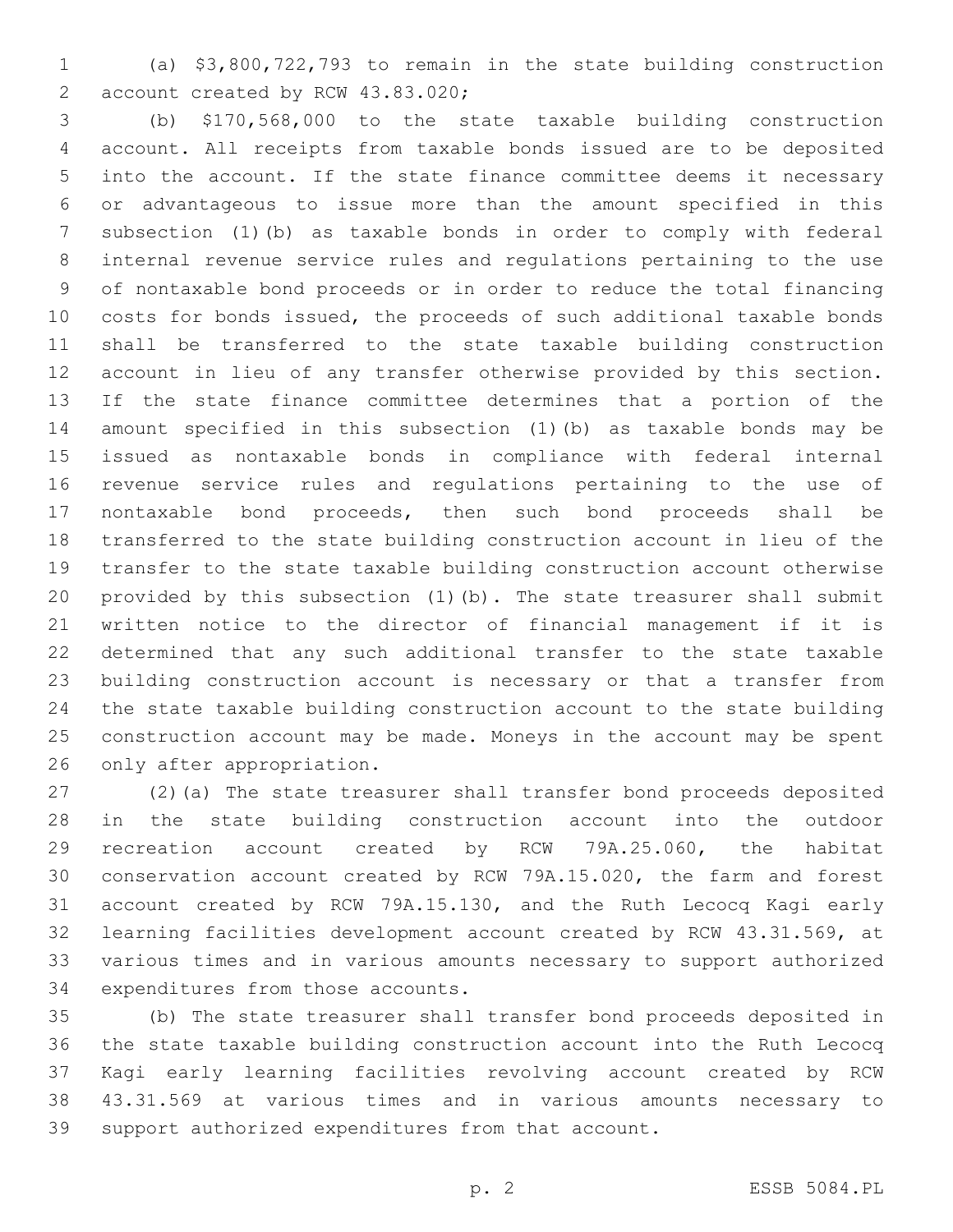(3) These proceeds shall be used exclusively for the purposes specified in this section and for the payment of expenses incurred in the issuance and sale of the bonds issued for the purposes of this section, and shall be administered by the office of financial 5 management subject to legislative appropriation.

 NEW SECTION. **Sec. 3.** (1) The debt-limit general fund bond retirement account shall be used for the payment of the principal of and interest on the bonds authorized in section 1 of this act.

 (2) The state finance committee shall, on or before June 30th of 10 each year, certify to the state treasurer the amount needed in the ensuing twelve months to meet the bond retirement and interest requirements on the bonds authorized in section 1 of this act.

 (3) On each date on which any interest or principal and interest payment is due on bonds issued for the purposes of section 2 (1) and (2) of this act the state treasurer shall withdraw from any general state revenues received in the state treasury and deposit in the debt-limit general fund bond retirement account an amount equal to the amount certified by the state finance committee to be due on the 19 payment date.

 NEW SECTION. **Sec. 4.** (1) Bonds issued under section 1 of this act shall state that they are a general obligation of the state of Washington, shall pledge the full faith and credit of the state to 23 the payment of the principal thereof and the interest thereon, and shall contain an unconditional promise to pay the principal and interest as the same shall become due.

 (2) The owner and holder of each of the bonds or the trustee for the owner and holder of any of the bonds may by mandamus or other appropriate proceeding require the transfer and payment of funds as 29 directed in this section.

 NEW SECTION. **Sec. 5.** The legislature may provide additional means for raising moneys for the payment of the principal of and interest on the bonds authorized in section 1 of this act, and sections 2 and 3 of this act shall not be deemed to provide an exclusive method for the payment.

 NEW SECTION. **Sec. 6.** Sections 1 through 5 of this act constitute a new chapter in Title 43 RCW.